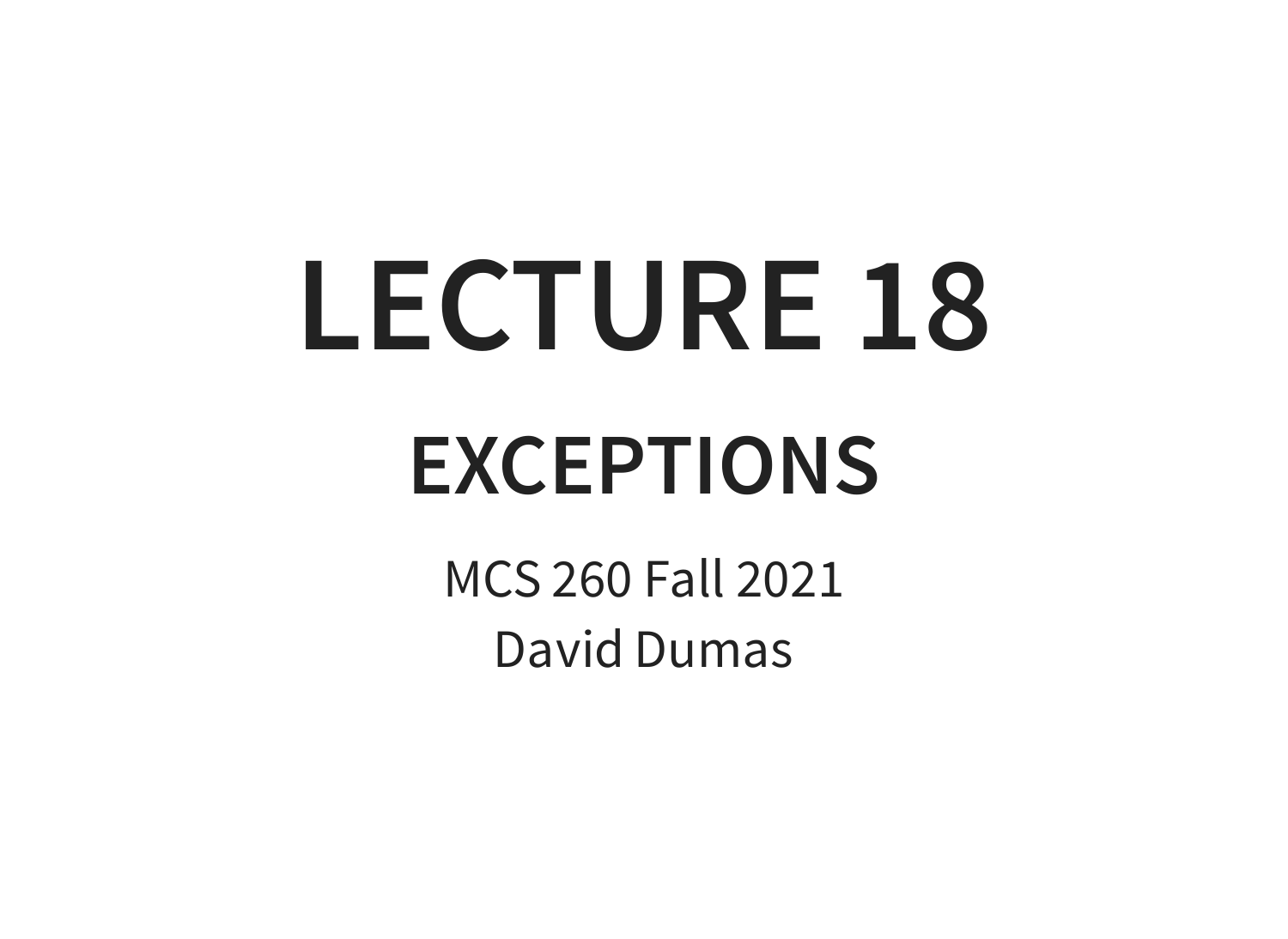#### **REMINDERS**

- Work on Project 2, due 6pm Fri Oct 8  $\bullet$
- Project 2 autograder now open! $\bullet$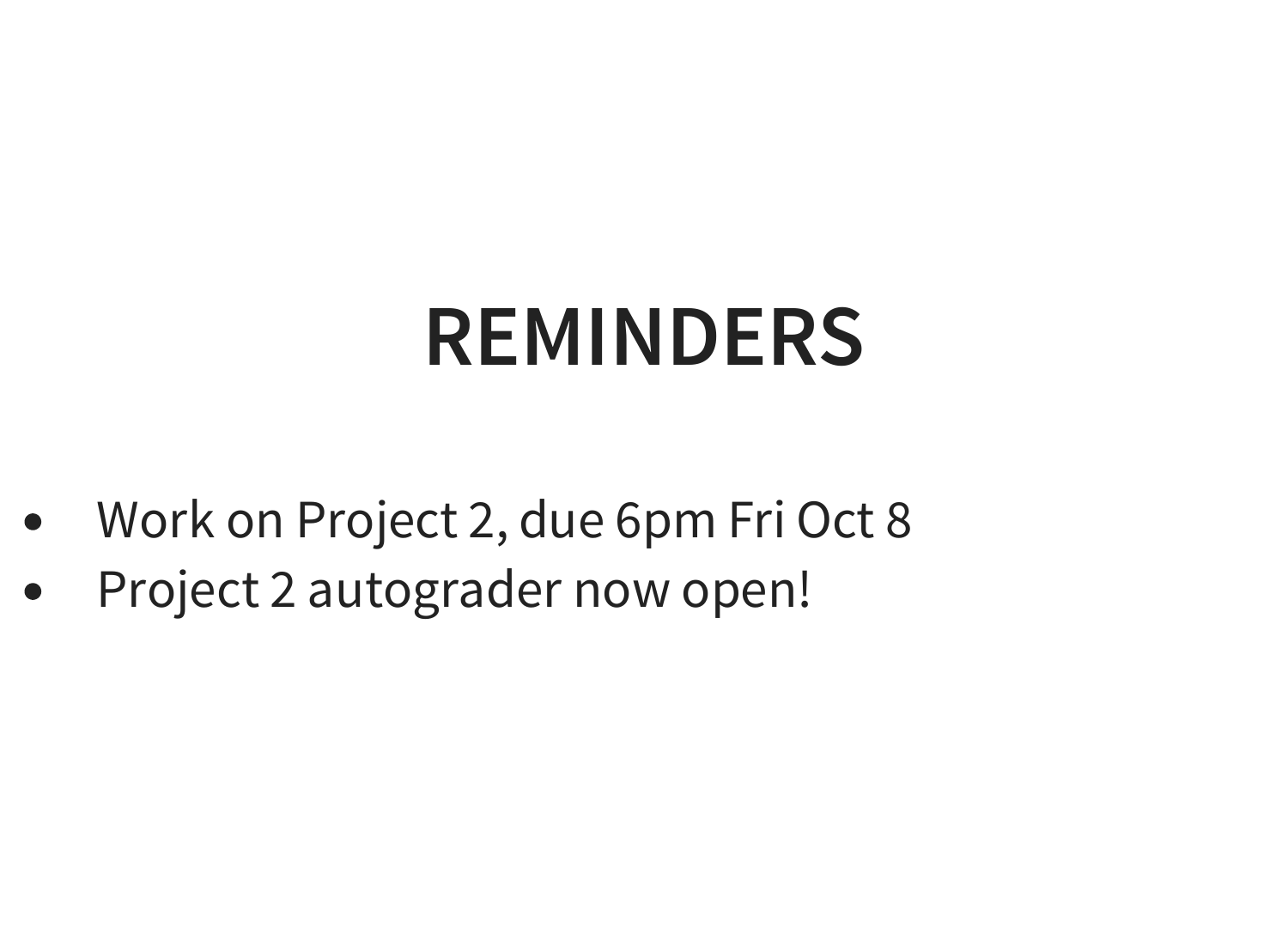#### **ERROR HANDLING**

Programs sometimes encounter unexpected events:

- Data has unexpected format
- File operation impossible (missing, permissions, ...)
- Variable name does not exist
- ...many more

Making a program **robust** means ensuring it can serve its function even after certain errors occur.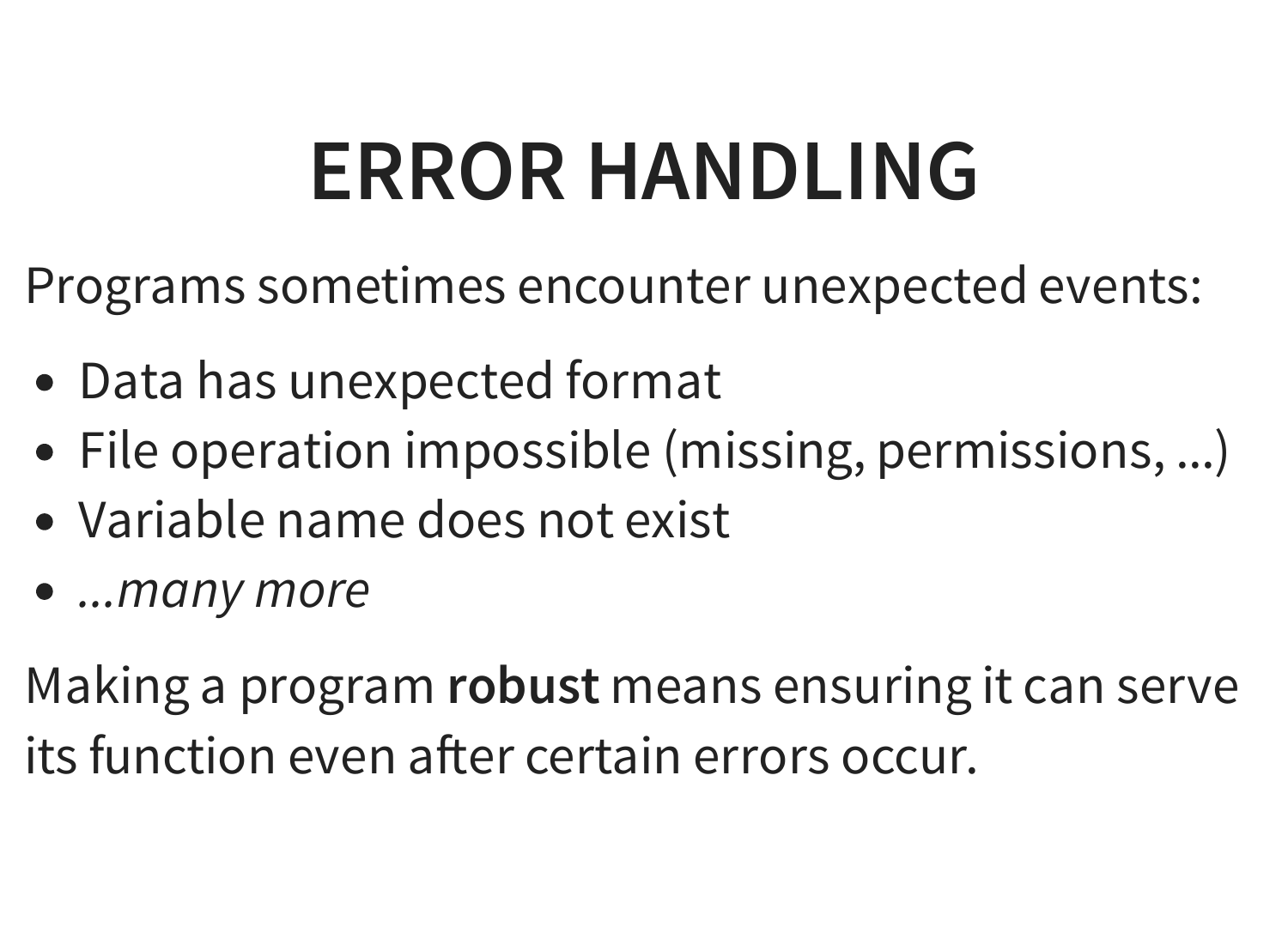# **ERROR HANDLING APPROACHES**

Three main approaches:

- Do nothing. Behavior when an error occurs depends on OS and language. Not good!
- Explicitly check for error at every step (often using return values), report to caller if in a function.
- Exceptions (to be explained soon)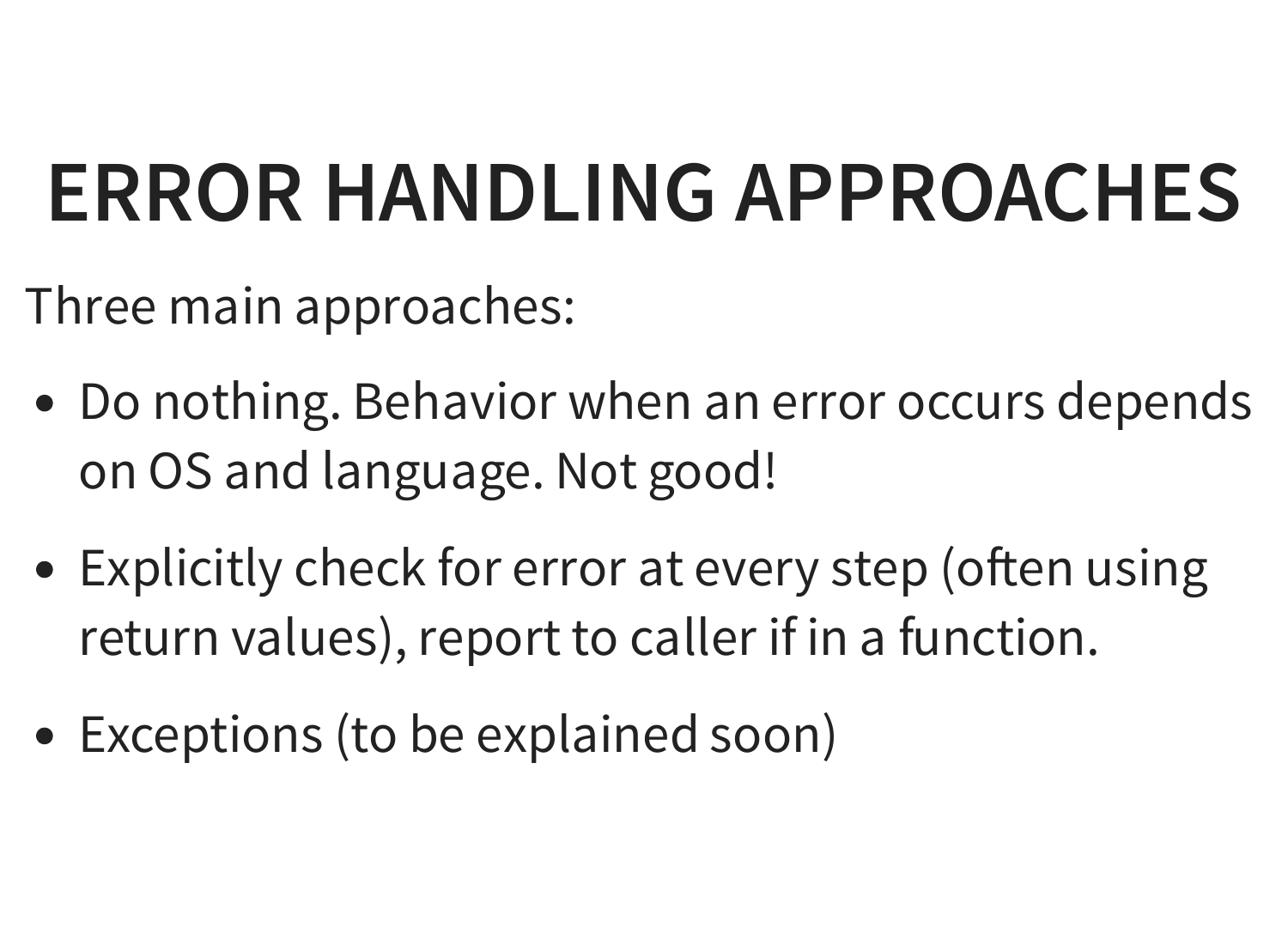# **EXPLICIT CHECKS AT EACH STEP**

Build functions that return information, and an indication of whether an error occurred.

```
retval, errcode = load_data()
if errcode != 0:
    # Some error occurred
    print("Unable to load data due to error: "
,errmsg[errcode]
```
When functions call other functions, this gets complicated. Each one needs to detect and report errors to its caller.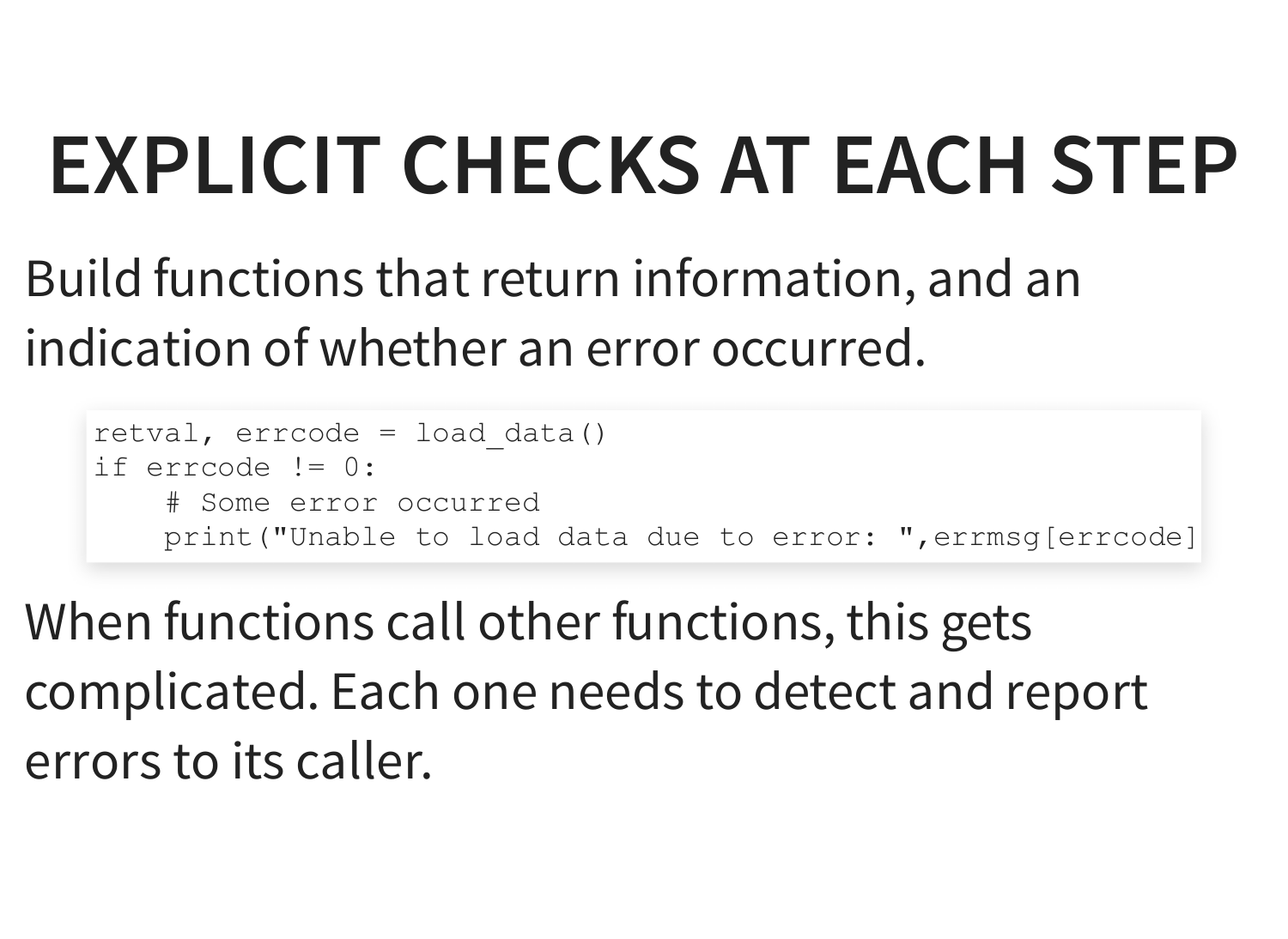#### **EXCEPTIONS**

- An **exception** signals that an unexpected event has occurred, and control should jump to code that is meant to handle it. We say the error "raises" an exception, and other code "catches" it.
- In Python, an exception behaves a bit like break. Just as break searches for an enclosing loop, after an exception Python searches for an enclosing  $try$  block that will catch it.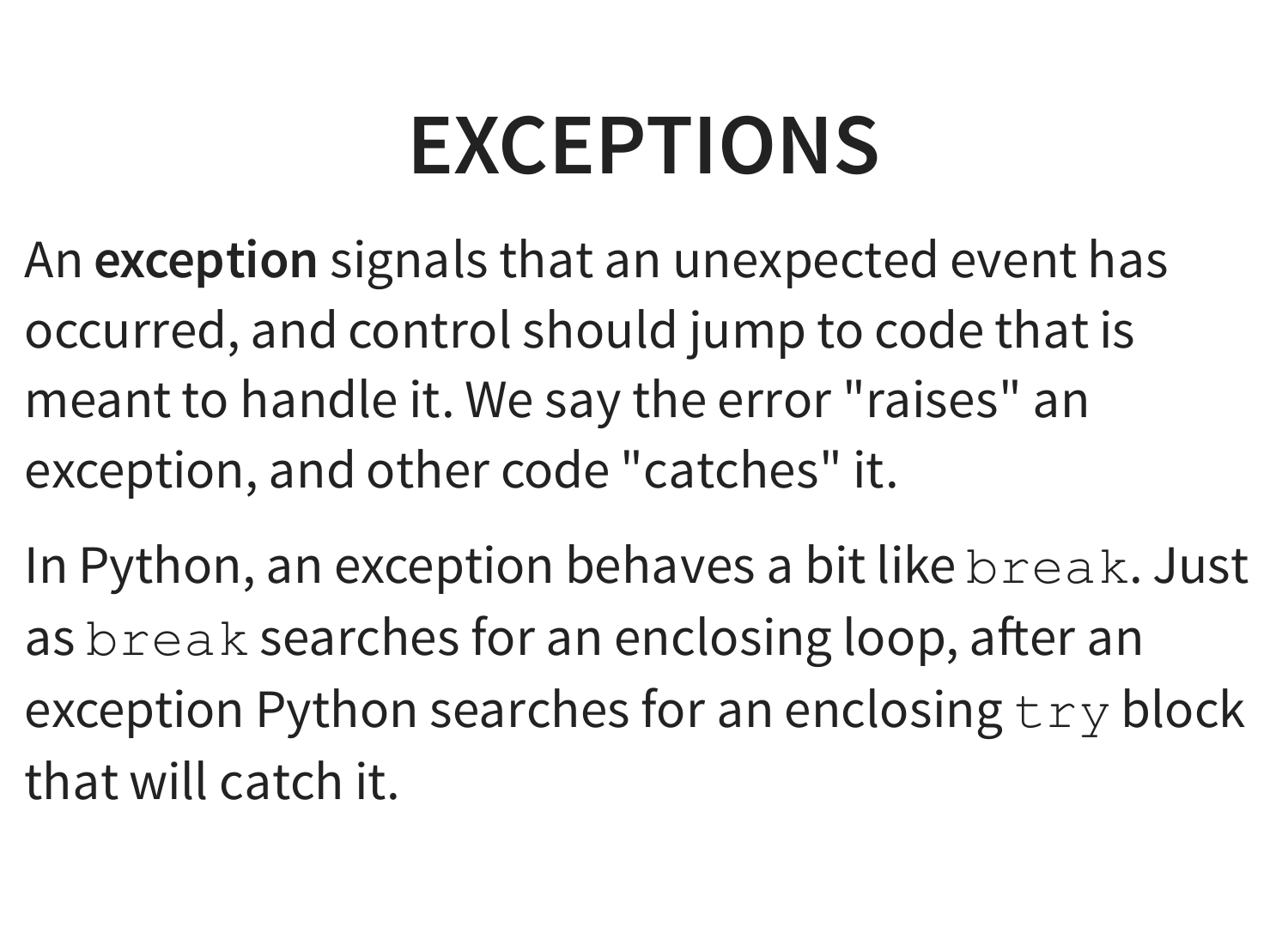#### **TRY...EXCEPT**

try:

# code that does something that may raise an

# exception we want to handle

except:

# code to start executing if an error occurs

# line that will execute after the try-except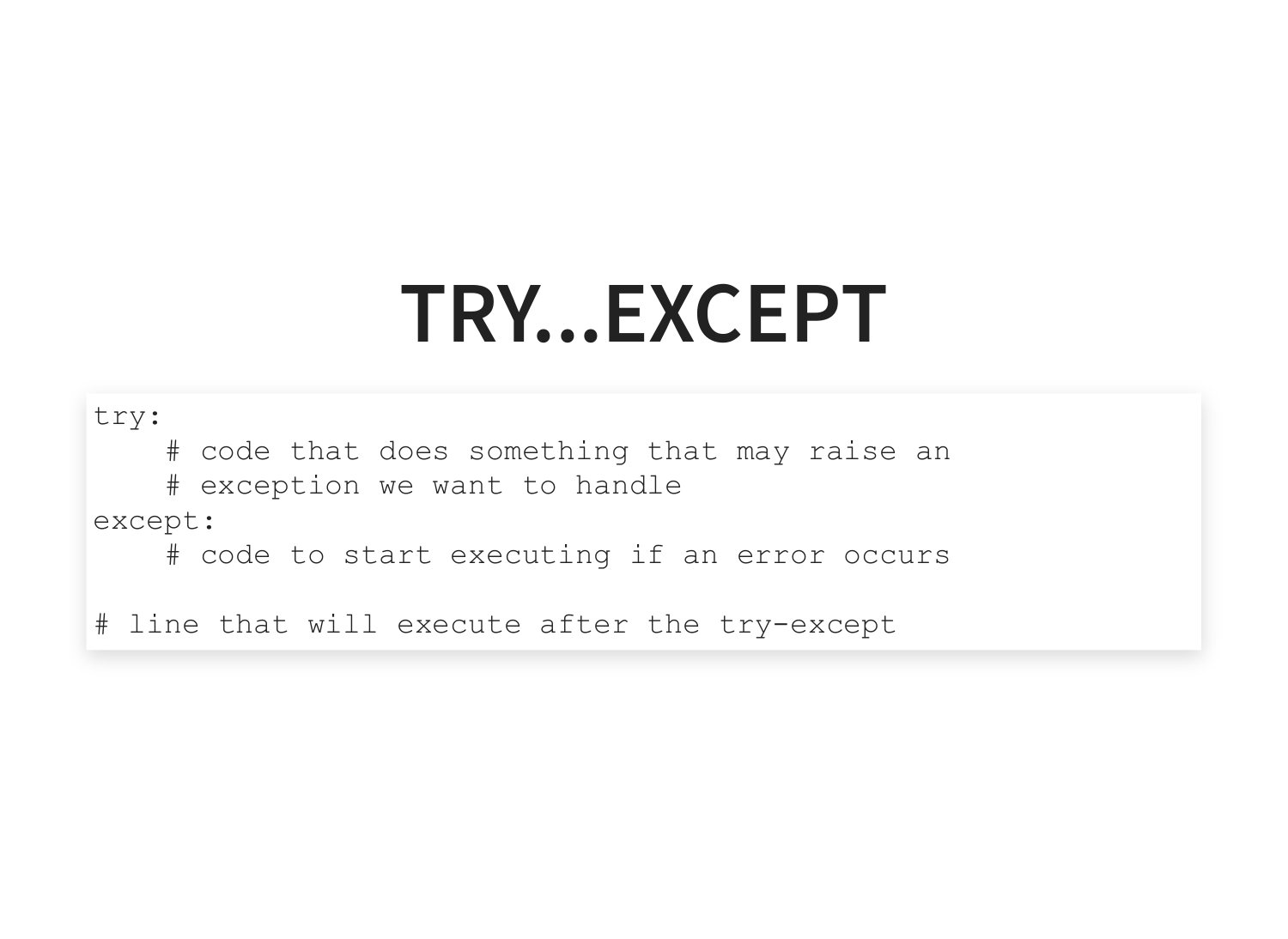#### Handle input string that is not a number.

```
while True:
    s = input()try:
        n = \text{float}(s)break
    except:
        print("Please enter a number.")
print("Got a number:"
,n)
```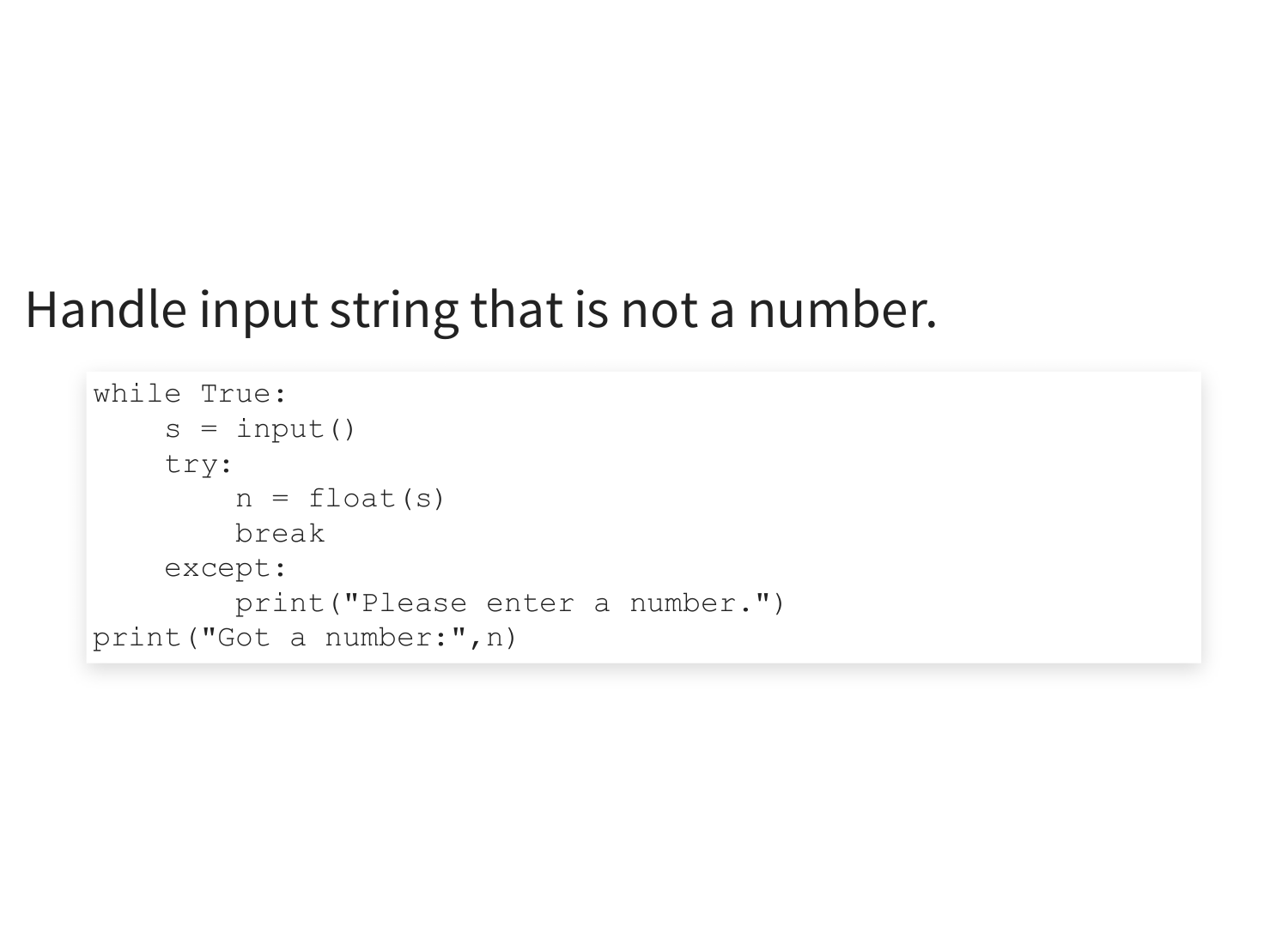Exceptions are Python's preferred error handling mechanism.

Often described as "it is easier to ask forgiveness than permission"<sup>\*</sup> or EAFP.

The contrasting approach, of anticipating error conditions and checking beforehand, is often called "look before you leap" or LBYL.

\* A phrase popularized by US Navy admiral and computer scientist Grace Hopper.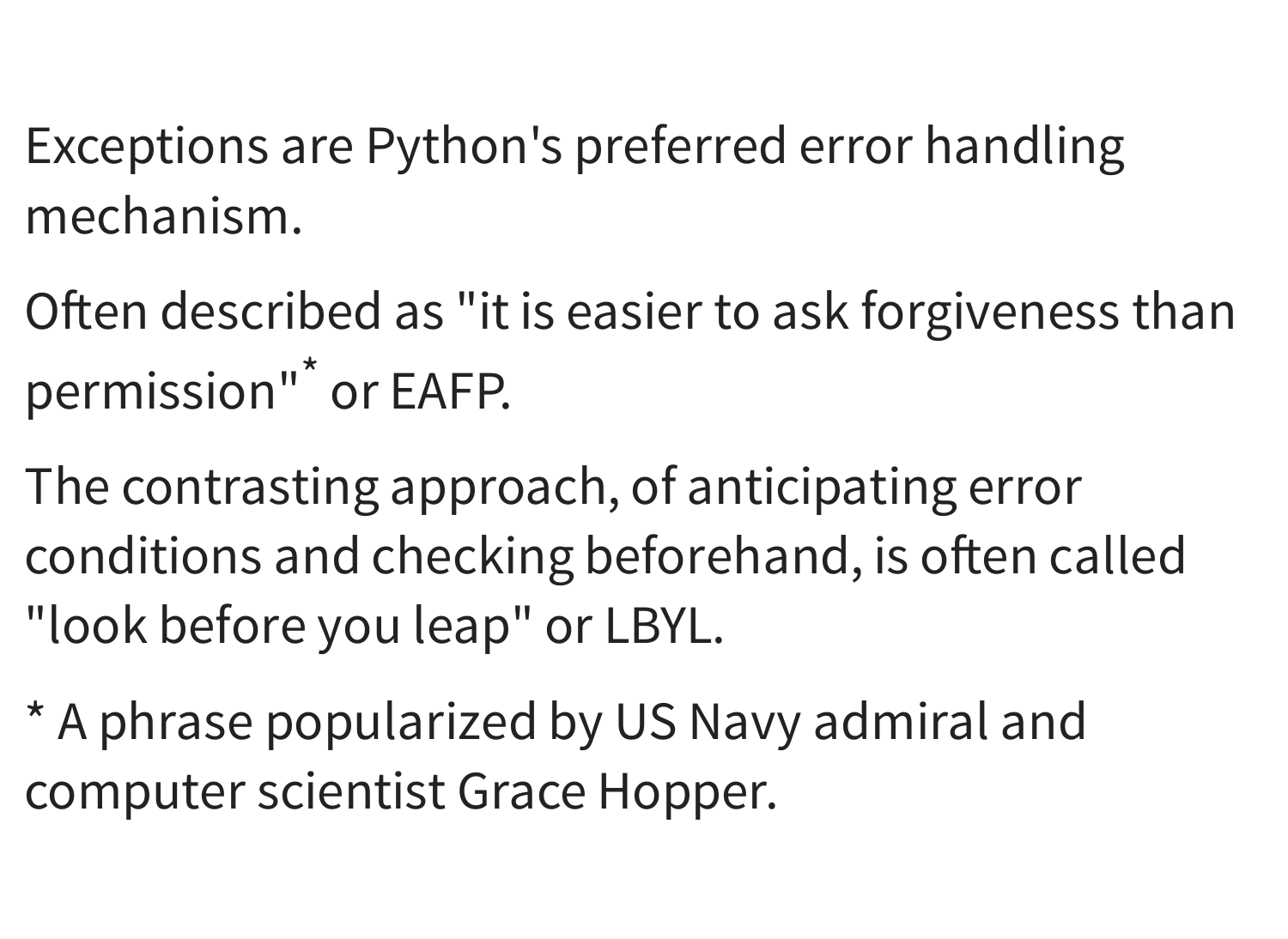## **UNCAUGHT EXCEPTIONS**

If no try...except block catches an exception, the program ends.

An error message is printed that also describes what **type of exception** occurred.

```
>>> int(input())
walrus
Traceback (most recent call last):
  File "<stdin>", line 1, in <module>
ValueError: invalid literal for int() with base 10: 'walrus'
```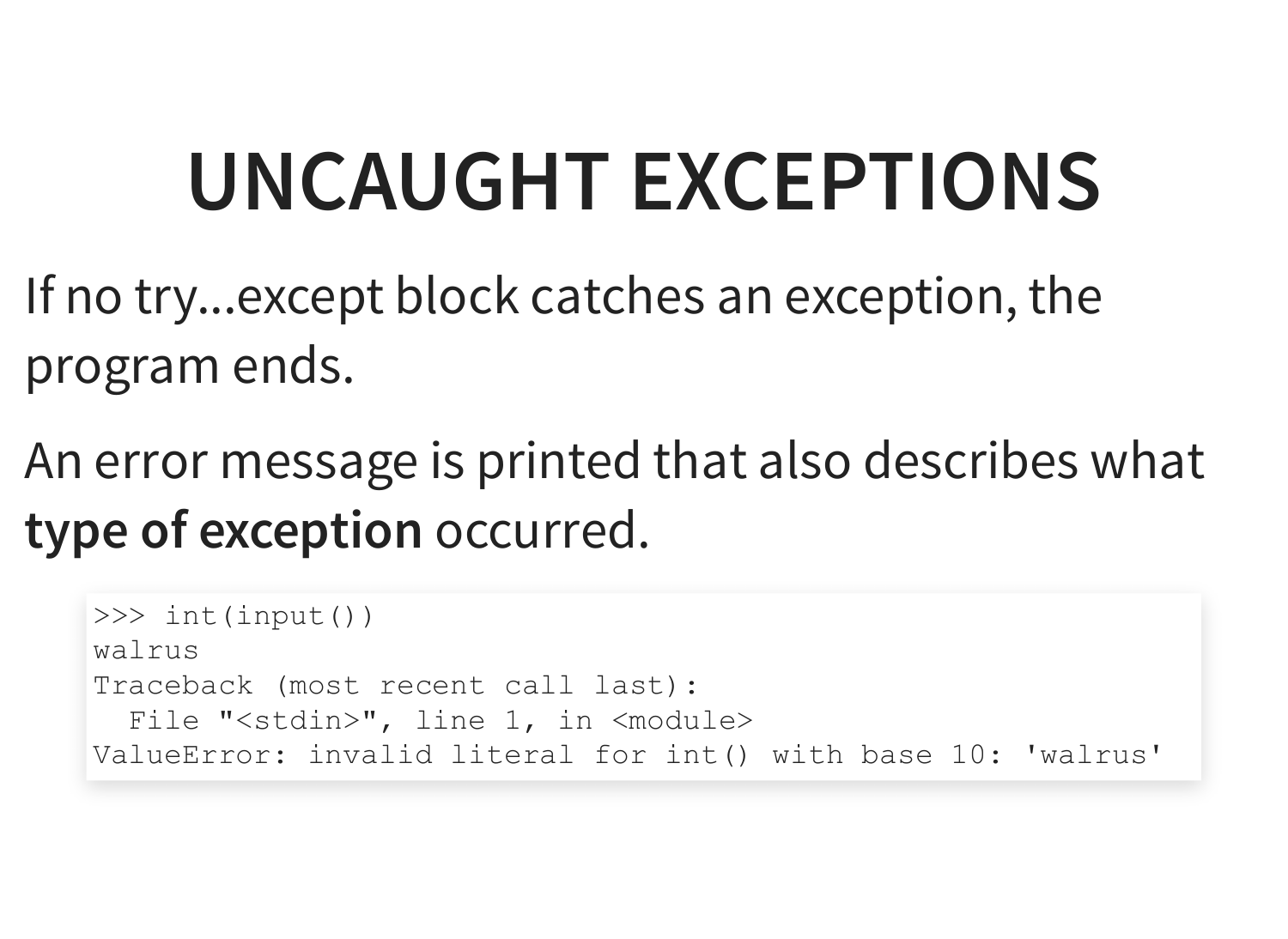# **SOME BUILT-IN EXCEPTIONS**

- **ValueError** Function got the right type, but an inappropriate value e.g. int("apple")
- **IndexError** Valid index requested, but that item does not exist e.g. ["a" , "b"][15]
- **KeyError** A requested key was not found in a dictionary e.g. {"a": 260, "b":330}["autumn"]
- **TypeError** Invalid argument type, e.g. non-integer list index: e.g. ["a" , "b"]["foo"]
- **OSError** The OS reported an error in a requested operation; includes many file-related errors (e.g. file not found, filename is a directory, permissions do not allow opening the file, ...)
- **NameError** Reference to unknown variable.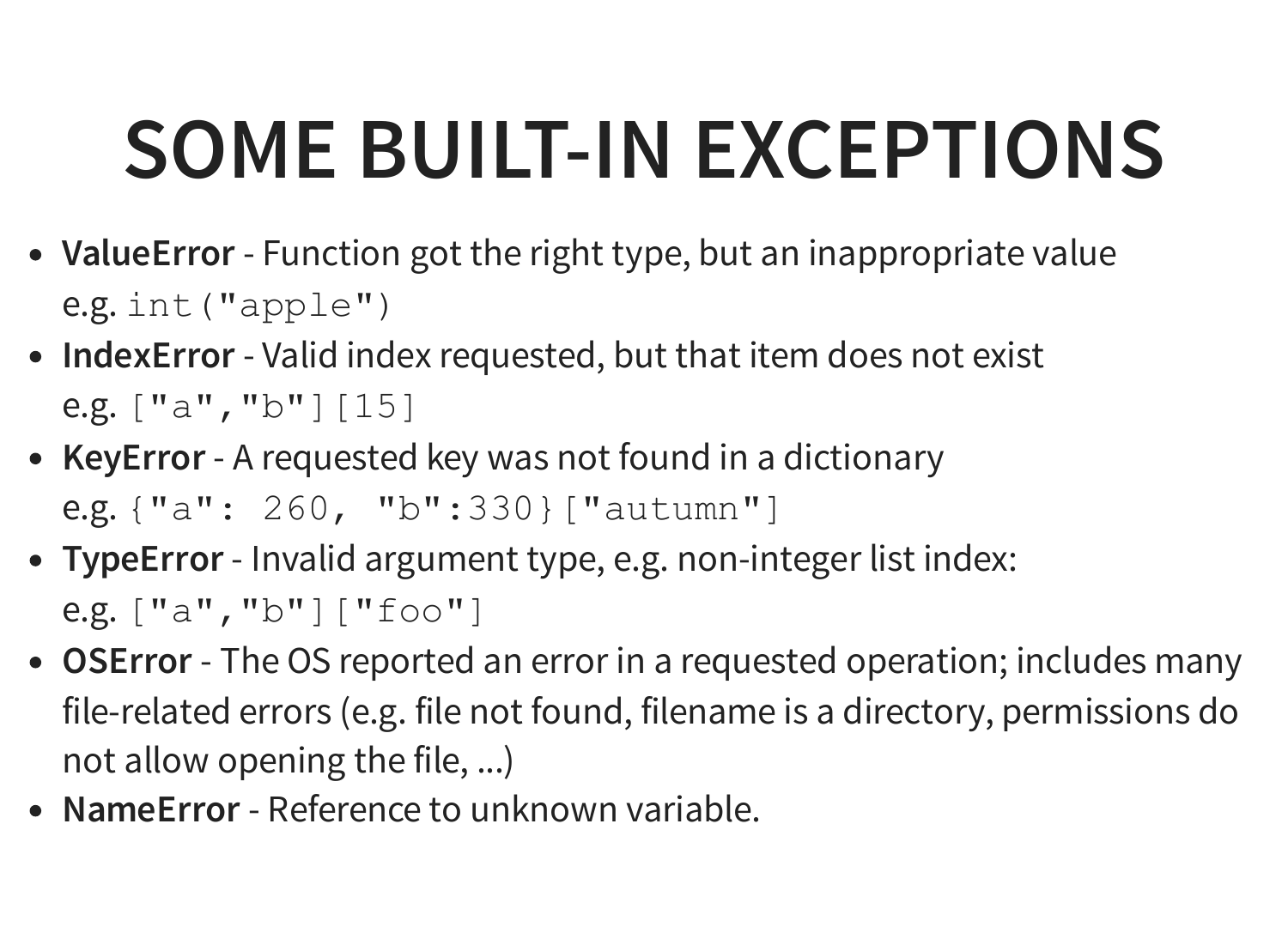#### **CATCHING SPECIFIC EXCEPTIONS**

try: # code that does something that may raise an # exception we want to handle except ValueError: # code to handle a ValueError except OSError: # code to handle a OSError except: # code to handle any other exception

# line that will execute after the try-except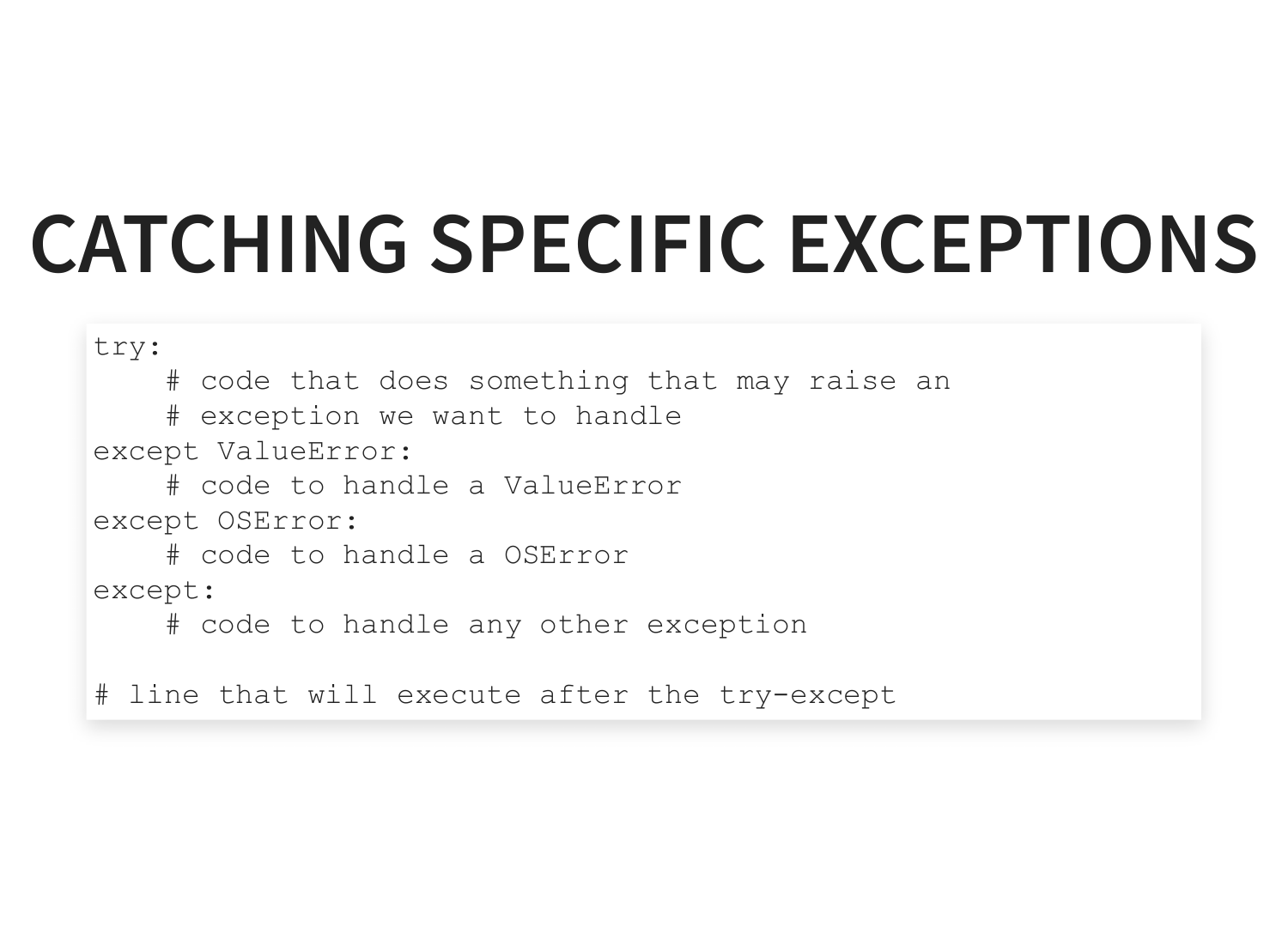#### **CATCHING EXCEPTION OBJECTS**

```
try:
    open("foo.txt"
,
"r")
except OSError as e:
    print("Unable to open foo.txt; the error was:\n"
,e)
```
Printing an exception object gives some information about the error. Some exception types carry additional data, like OSError. filename to get the filename of the file the error involves.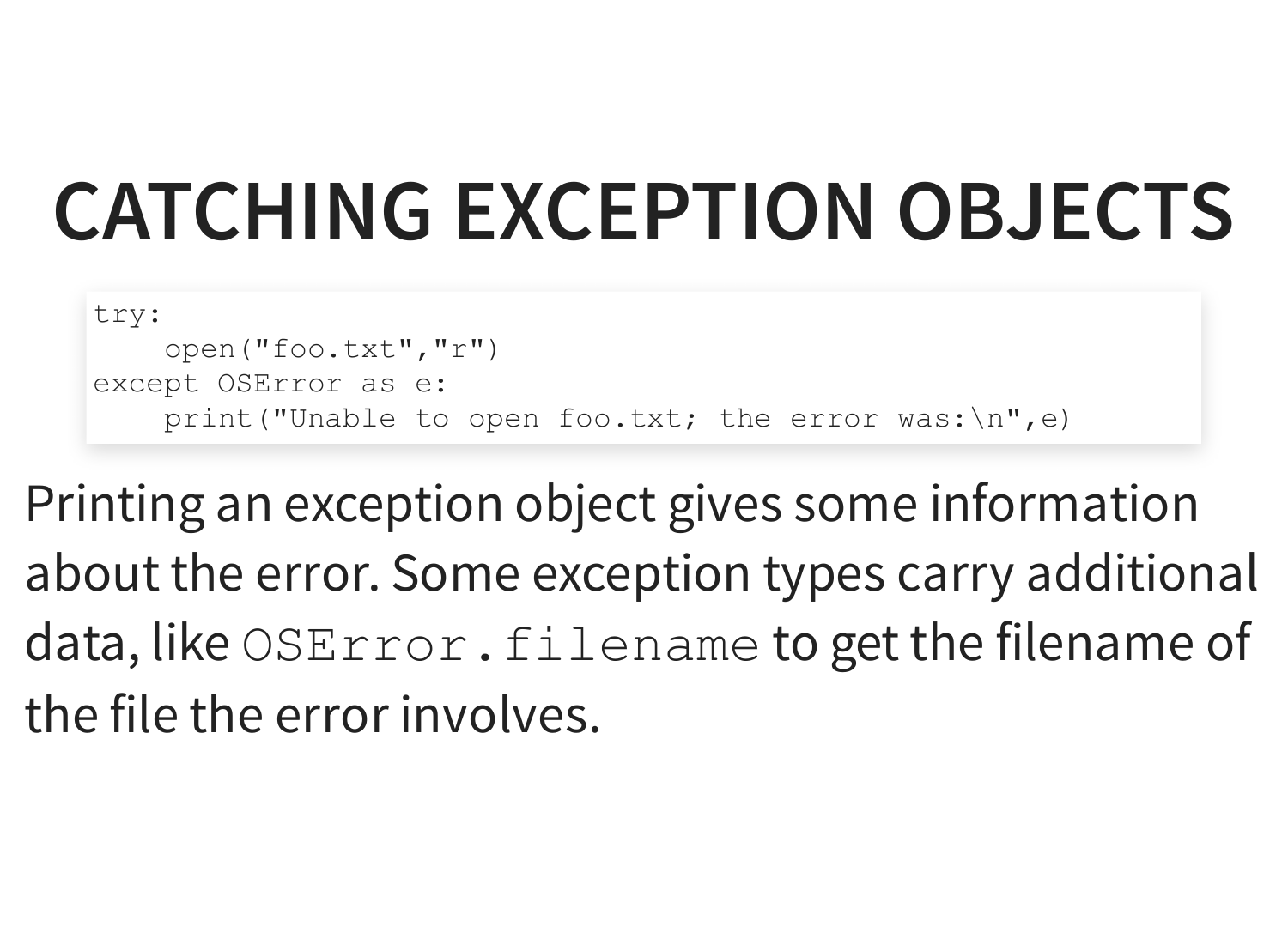# **RAISING EXCEPTIONS YOURSELF**

#### Your functions can raise exceptions using the raise keyword, followed by an exception type.

raise ValueError("U+1F4A9 not allowed in homework") raise TypeError("This function cannot use a complex value") raise NotImplementedError("Loading map from JSON not working y raise Exception("Locusts.")